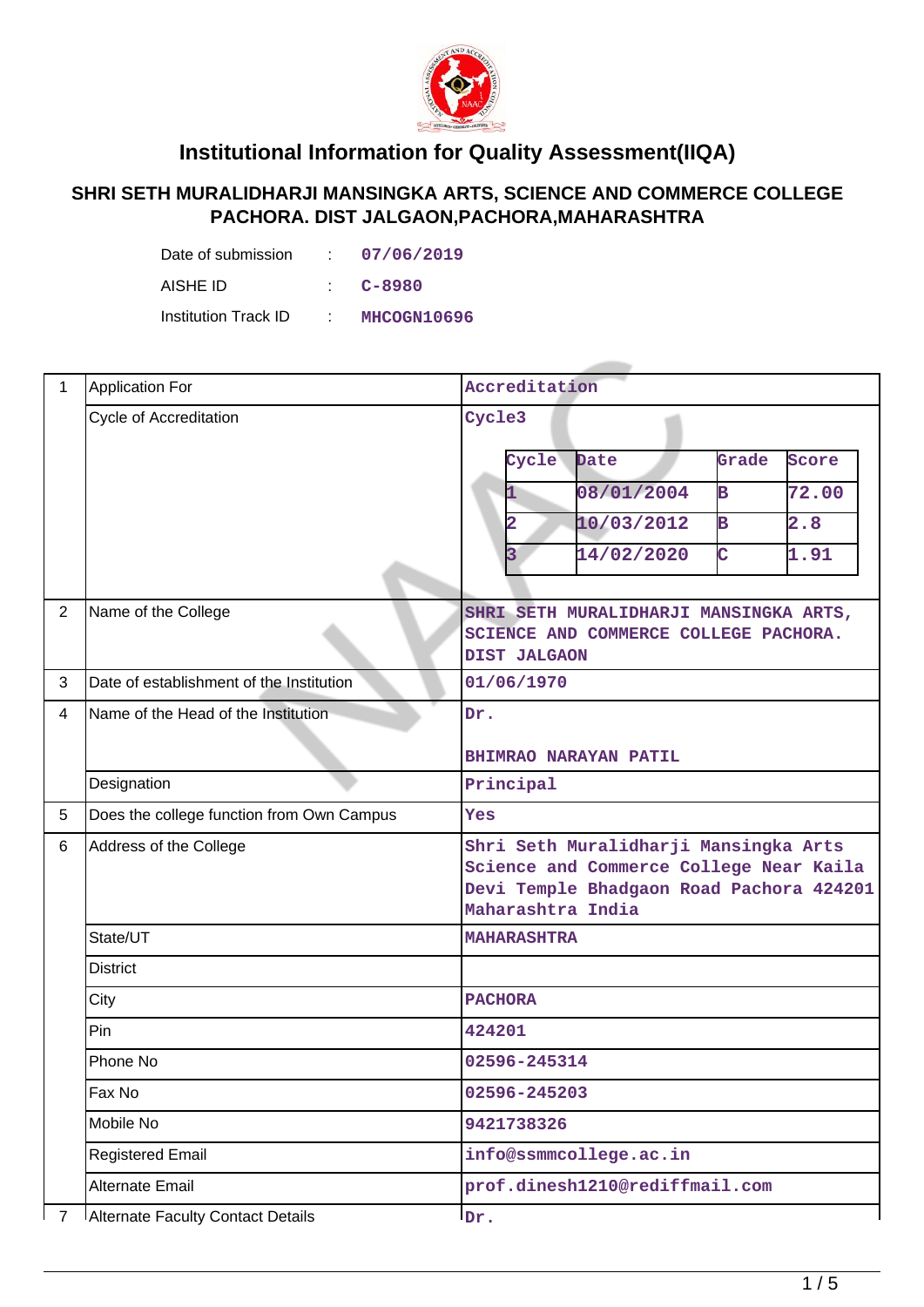|                 |                                                                       |                                                                                                    |                      | PRAKASH BHIKAJI SONAWANE                                                |  |  |
|-----------------|-----------------------------------------------------------------------|----------------------------------------------------------------------------------------------------|----------------------|-------------------------------------------------------------------------|--|--|
|                 |                                                                       |                                                                                                    |                      | IQAC / CIQA coordinator                                                 |  |  |
|                 | <b>Address</b>                                                        |                                                                                                    |                      | Plot No 17 Krushnaji Nagar Near                                         |  |  |
|                 |                                                                       |                                                                                                    |                      | Government Rest House Bhadgaon Road<br>Pachora 424201 Maharashtra India |  |  |
|                 | State/UT                                                              |                                                                                                    | <b>MAHARASHTRA</b>   |                                                                         |  |  |
|                 | City                                                                  |                                                                                                    | <b>PACHORA</b>       |                                                                         |  |  |
|                 | Pin                                                                   |                                                                                                    | 424201               |                                                                         |  |  |
|                 | Phone No                                                              |                                                                                                    | 02596-245324         |                                                                         |  |  |
|                 | Fax No                                                                |                                                                                                    | 02596-245100         |                                                                         |  |  |
|                 | Mobile No                                                             |                                                                                                    | 9422595088           |                                                                         |  |  |
|                 | Email                                                                 |                                                                                                    |                      | pbsonawane72@gmail.com                                                  |  |  |
|                 | <b>Alternate Email</b>                                                |                                                                                                    |                      | nmnerkar@yahoo.in                                                       |  |  |
| 8               | Website                                                               |                                                                                                    |                      | https://www.ssmmcollege.ac.in                                           |  |  |
| 9               |                                                                       | Has the Institution completed 6 years of existence /                                               | <b>Yes</b>           |                                                                         |  |  |
|                 | Years of graduation of last two batches                               |                                                                                                    |                      | Year1- 1972 Year2- 1973                                                 |  |  |
| 10 <sup>°</sup> | Nature of the college                                                 |                                                                                                    | Grant-in-aid         |                                                                         |  |  |
| 11              | <b>College Affiliation</b>                                            |                                                                                                    | Affiliated           |                                                                         |  |  |
|                 |                                                                       |                                                                                                    |                      |                                                                         |  |  |
| 12              |                                                                       | Name of the affiliating University(ies) and the state(s) in which the University(ies) is located   |                      |                                                                         |  |  |
|                 | <b>University Name</b><br><b>State</b>                                |                                                                                                    |                      |                                                                         |  |  |
|                 |                                                                       |                                                                                                    |                      |                                                                         |  |  |
|                 |                                                                       |                                                                                                    |                      | <b>Documents</b>                                                        |  |  |
|                 | Maharashtra                                                           | North Maharashtra<br>University                                                                    |                      | View Document                                                           |  |  |
|                 |                                                                       |                                                                                                    |                      |                                                                         |  |  |
| 13              | <b>UGC Act?</b>                                                       | Is the Institution recognized under section 2(f) of the                                            | Yes                  |                                                                         |  |  |
|                 |                                                                       |                                                                                                    | 22/12/1973           |                                                                         |  |  |
|                 |                                                                       |                                                                                                    | <b>View Document</b> |                                                                         |  |  |
| 14              | UGC Act?                                                              | Is the Institution recognized under section 12B of the  Yes                                        | 30/09/2004           |                                                                         |  |  |
|                 |                                                                       |                                                                                                    |                      |                                                                         |  |  |
|                 |                                                                       | If yes, date of recognition by UGC under section<br>12B along with latest Plan General Development | View Document        |                                                                         |  |  |
|                 | Grant release letter                                                  |                                                                                                    |                      |                                                                         |  |  |
| 15              | Is the institution recognised as an Autonomous<br>College by the UGC? |                                                                                                    | <b>No</b>            |                                                                         |  |  |
|                 |                                                                       |                                                                                                    |                      |                                                                         |  |  |
| 16              | Is the institution recognised as a 'College with                      |                                                                                                    | <b>No</b>            |                                                                         |  |  |
|                 | Potential for Excellence (CPE)' by the UGC?                           |                                                                                                    |                      |                                                                         |  |  |
| 17              | Is the institution recognised as a 'College of                        |                                                                                                    | <b>No</b>            |                                                                         |  |  |
|                 | Excellence' by the UGC?                                               |                                                                                                    |                      |                                                                         |  |  |
| 18              |                                                                       | Is the College offering any programmes recognised                                                  | <b>No</b>            |                                                                         |  |  |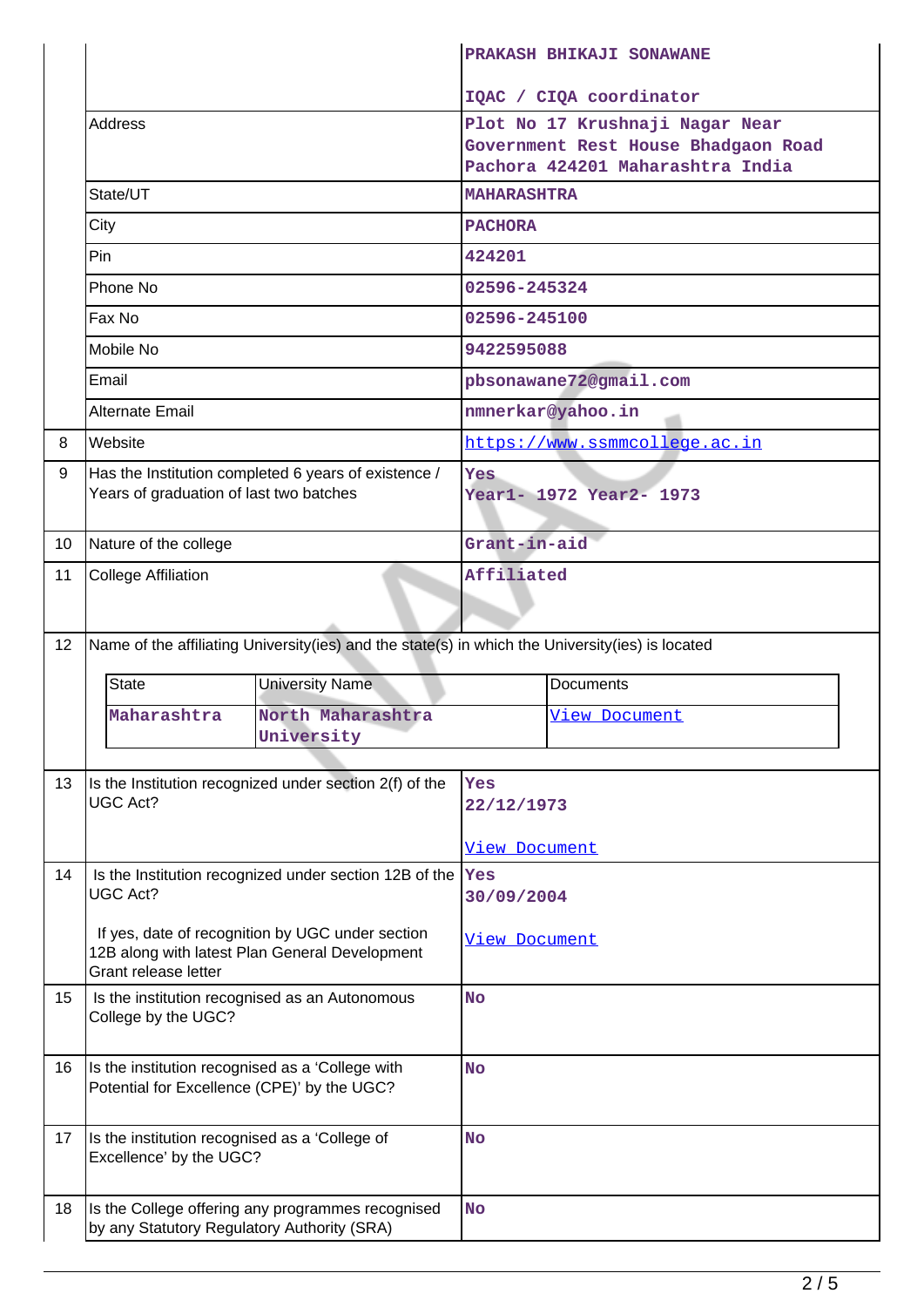| SRA program<br>Document<br>No Content<br>19<br>If the institution is not affiliated to a university and is<br>Not Applicable<br>offering programmes recognized by any Statutory<br>Regulatory Authorities (SRA), are the programmes<br>recognized by Association of Indian Universities(AIU)<br>or other appropriate Government authorities as<br>equivalent to UG / PG Programmes of a University<br>20<br>Number of programmes offered<br><b>Number</b><br>Programmes<br>14<br><b>UG</b><br>$\overline{2}$<br>$_{\rm PG}$<br>$\overline{0}$<br>Post Master's (DM, Ayurveda<br>Vachaspathi, M.Ch)<br>Pre Doctoral (M.Phil)<br>$\overline{0}$<br>Ō<br>Doctoral (Ph.D)<br>$\overline{0}$<br>Post Doctoral (D.Sc , D.Litt ,<br>LLD)<br>PG Diploma recognised by statutory<br>$\overline{0}$<br>authority including university<br>Diploma<br>$\overline{0}$<br>Certificate / Awareness<br>8<br>Programme Details<br>21<br>University Affiliation   SRA Recognition<br>Program<br>Department<br><b>Affiliation Status</b> |
|-----------------------------------------------------------------------------------------------------------------------------------------------------------------------------------------------------------------------------------------------------------------------------------------------------------------------------------------------------------------------------------------------------------------------------------------------------------------------------------------------------------------------------------------------------------------------------------------------------------------------------------------------------------------------------------------------------------------------------------------------------------------------------------------------------------------------------------------------------------------------------------------------------------------------------------------------------------------------------------------------------------------------|
|                                                                                                                                                                                                                                                                                                                                                                                                                                                                                                                                                                                                                                                                                                                                                                                                                                                                                                                                                                                                                       |
|                                                                                                                                                                                                                                                                                                                                                                                                                                                                                                                                                                                                                                                                                                                                                                                                                                                                                                                                                                                                                       |
|                                                                                                                                                                                                                                                                                                                                                                                                                                                                                                                                                                                                                                                                                                                                                                                                                                                                                                                                                                                                                       |
|                                                                                                                                                                                                                                                                                                                                                                                                                                                                                                                                                                                                                                                                                                                                                                                                                                                                                                                                                                                                                       |
|                                                                                                                                                                                                                                                                                                                                                                                                                                                                                                                                                                                                                                                                                                                                                                                                                                                                                                                                                                                                                       |
|                                                                                                                                                                                                                                                                                                                                                                                                                                                                                                                                                                                                                                                                                                                                                                                                                                                                                                                                                                                                                       |
|                                                                                                                                                                                                                                                                                                                                                                                                                                                                                                                                                                                                                                                                                                                                                                                                                                                                                                                                                                                                                       |
|                                                                                                                                                                                                                                                                                                                                                                                                                                                                                                                                                                                                                                                                                                                                                                                                                                                                                                                                                                                                                       |
|                                                                                                                                                                                                                                                                                                                                                                                                                                                                                                                                                                                                                                                                                                                                                                                                                                                                                                                                                                                                                       |
|                                                                                                                                                                                                                                                                                                                                                                                                                                                                                                                                                                                                                                                                                                                                                                                                                                                                                                                                                                                                                       |
|                                                                                                                                                                                                                                                                                                                                                                                                                                                                                                                                                                                                                                                                                                                                                                                                                                                                                                                                                                                                                       |
|                                                                                                                                                                                                                                                                                                                                                                                                                                                                                                                                                                                                                                                                                                                                                                                                                                                                                                                                                                                                                       |
|                                                                                                                                                                                                                                                                                                                                                                                                                                                                                                                                                                                                                                                                                                                                                                                                                                                                                                                                                                                                                       |
|                                                                                                                                                                                                                                                                                                                                                                                                                                                                                                                                                                                                                                                                                                                                                                                                                                                                                                                                                                                                                       |
|                                                                                                                                                                                                                                                                                                                                                                                                                                                                                                                                                                                                                                                                                                                                                                                                                                                                                                                                                                                                                       |
|                                                                                                                                                                                                                                                                                                                                                                                                                                                                                                                                                                                                                                                                                                                                                                                                                                                                                                                                                                                                                       |
|                                                                                                                                                                                                                                                                                                                                                                                                                                                                                                                                                                                                                                                                                                                                                                                                                                                                                                                                                                                                                       |
|                                                                                                                                                                                                                                                                                                                                                                                                                                                                                                                                                                                                                                                                                                                                                                                                                                                                                                                                                                                                                       |
|                                                                                                                                                                                                                                                                                                                                                                                                                                                                                                                                                                                                                                                                                                                                                                                                                                                                                                                                                                                                                       |
| BA(Marathi)<br>North<br>Marathi<br>Permanent<br>Maharashtra                                                                                                                                                                                                                                                                                                                                                                                                                                                                                                                                                                                                                                                                                                                                                                                                                                                                                                                                                           |
| University                                                                                                                                                                                                                                                                                                                                                                                                                                                                                                                                                                                                                                                                                                                                                                                                                                                                                                                                                                                                            |
| <b>BSc(General)</b><br>Zoology<br>North<br>Permanent                                                                                                                                                                                                                                                                                                                                                                                                                                                                                                                                                                                                                                                                                                                                                                                                                                                                                                                                                                  |
| Maharashtra                                                                                                                                                                                                                                                                                                                                                                                                                                                                                                                                                                                                                                                                                                                                                                                                                                                                                                                                                                                                           |
| University                                                                                                                                                                                                                                                                                                                                                                                                                                                                                                                                                                                                                                                                                                                                                                                                                                                                                                                                                                                                            |
| Hindi<br>BA(Hindi)<br>North<br>Permanent<br>Maharashtra                                                                                                                                                                                                                                                                                                                                                                                                                                                                                                                                                                                                                                                                                                                                                                                                                                                                                                                                                               |
| University                                                                                                                                                                                                                                                                                                                                                                                                                                                                                                                                                                                                                                                                                                                                                                                                                                                                                                                                                                                                            |
| North<br><b>BA(General)</b><br>Geography<br>Permanent                                                                                                                                                                                                                                                                                                                                                                                                                                                                                                                                                                                                                                                                                                                                                                                                                                                                                                                                                                 |
| Maharashtra                                                                                                                                                                                                                                                                                                                                                                                                                                                                                                                                                                                                                                                                                                                                                                                                                                                                                                                                                                                                           |
| University                                                                                                                                                                                                                                                                                                                                                                                                                                                                                                                                                                                                                                                                                                                                                                                                                                                                                                                                                                                                            |
| BA(English)<br>English<br>North<br>Permanent                                                                                                                                                                                                                                                                                                                                                                                                                                                                                                                                                                                                                                                                                                                                                                                                                                                                                                                                                                          |
| Maharashtra                                                                                                                                                                                                                                                                                                                                                                                                                                                                                                                                                                                                                                                                                                                                                                                                                                                                                                                                                                                                           |
| University                                                                                                                                                                                                                                                                                                                                                                                                                                                                                                                                                                                                                                                                                                                                                                                                                                                                                                                                                                                                            |
| <b>BA(Economics)</b><br>Economics<br>North<br>Permanent                                                                                                                                                                                                                                                                                                                                                                                                                                                                                                                                                                                                                                                                                                                                                                                                                                                                                                                                                               |
| Maharashtra<br>University                                                                                                                                                                                                                                                                                                                                                                                                                                                                                                                                                                                                                                                                                                                                                                                                                                                                                                                                                                                             |
| Political<br><b>BA(Political</b><br>North<br>Permanent                                                                                                                                                                                                                                                                                                                                                                                                                                                                                                                                                                                                                                                                                                                                                                                                                                                                                                                                                                |
| Maharashtra<br>Science)<br>Science                                                                                                                                                                                                                                                                                                                                                                                                                                                                                                                                                                                                                                                                                                                                                                                                                                                                                                                                                                                    |
| University                                                                                                                                                                                                                                                                                                                                                                                                                                                                                                                                                                                                                                                                                                                                                                                                                                                                                                                                                                                                            |
|                                                                                                                                                                                                                                                                                                                                                                                                                                                                                                                                                                                                                                                                                                                                                                                                                                                                                                                                                                                                                       |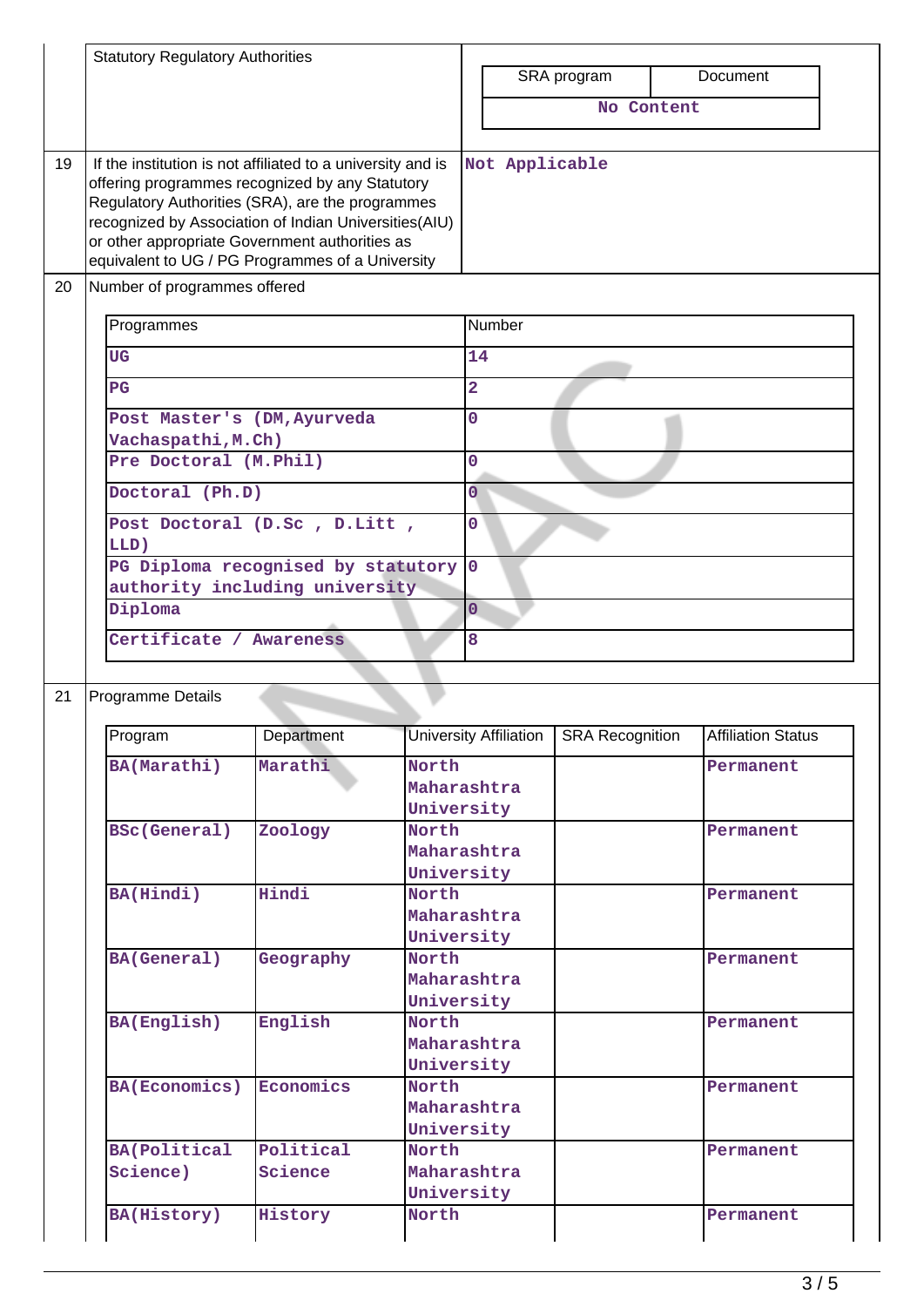|    |                                                                                             |                         |       | Maharashtra                      |       |           |
|----|---------------------------------------------------------------------------------------------|-------------------------|-------|----------------------------------|-------|-----------|
|    |                                                                                             |                         |       | University                       |       |           |
|    | <b>BA(Psychology</b>                                                                        | Psychology              | North |                                  |       | Temporary |
|    |                                                                                             |                         |       | Maharashtra                      |       |           |
|    |                                                                                             |                         |       | University                       |       |           |
|    | <b>BSc(Chemistry</b>                                                                        | Chemistry               | North |                                  |       | Permanent |
|    |                                                                                             |                         |       | Maharashtra                      |       |           |
|    |                                                                                             |                         |       | University                       |       |           |
|    | <b>BSc(Physics)</b>                                                                         | Physics                 | North | Maharashtra                      |       | Permanent |
|    |                                                                                             |                         |       | University                       |       |           |
|    | <b>BSc(Botany)</b>                                                                          | <b>Botany</b>           | North |                                  |       | Temporary |
|    |                                                                                             |                         |       | Maharashtra                      |       |           |
|    |                                                                                             |                         |       | University                       |       |           |
|    | <b>BSc (Computer</b>                                                                        | Computer                | North |                                  |       | Temporary |
|    | Science)                                                                                    | Science                 |       | Maharashtra                      |       |           |
|    |                                                                                             |                         |       | University                       |       |           |
|    | <b>BCom(Accounta</b>                                                                        | Commerce                | North |                                  |       | Permanent |
|    | ncy and                                                                                     |                         |       | Maharashtra                      |       |           |
|    | Costing)                                                                                    |                         |       | University                       |       |           |
|    | MA(Literature                                                                               | Master Of               | North |                                  |       | Temporary |
|    |                                                                                             | English                 |       | Maharashtra                      |       |           |
|    |                                                                                             |                         |       | University                       |       |           |
|    | MA (Entire                                                                                  | Master Of               | North |                                  |       | Temporary |
|    | History)                                                                                    | History                 |       | Maharashtra                      |       |           |
|    |                                                                                             |                         |       | University                       |       |           |
| 22 | Number of Teaching Staff by employment status (permanent / temporary) and by gender<br>Male | Female                  |       | Transgender                      | Total |           |
|    | 21                                                                                          | $\overline{2}$          |       |                                  | 23    |           |
|    | 11                                                                                          | 15 <sub>1</sub>         |       |                                  | 26    |           |
|    |                                                                                             |                         |       |                                  |       |           |
| 23 | Number of Non-Teaching Staff by employment status (permanent / temporary) and by gender     |                         |       |                                  |       |           |
|    | Male                                                                                        | Female                  |       | Transgender                      | Total |           |
|    | 27                                                                                          | $\overline{\mathbf{2}}$ |       |                                  | 29    |           |
| 24 | Number of Students on roll by gender                                                        |                         |       |                                  |       |           |
|    |                                                                                             | Female                  |       | Transgender                      | Total |           |
|    | Male                                                                                        |                         |       |                                  |       |           |
|    | 788                                                                                         | 1000                    |       |                                  | 1788  |           |
|    |                                                                                             |                         |       |                                  |       |           |
|    | Does the institution have statutory cells / committees                                      |                         |       | 1. Commitee for SC/ST            |       |           |
|    |                                                                                             |                         |       | 2. Minority Cell                 |       |           |
|    |                                                                                             |                         |       | 3. Grievance Redressal Committee |       |           |
| 25 |                                                                                             |                         |       | 4. Internal Compliant Committee  |       |           |
|    |                                                                                             |                         |       | 5. Anti-ragging Committee        |       |           |
|    |                                                                                             |                         |       | 6.OBC Cell                       |       |           |
|    |                                                                                             |                         |       |                                  |       |           |